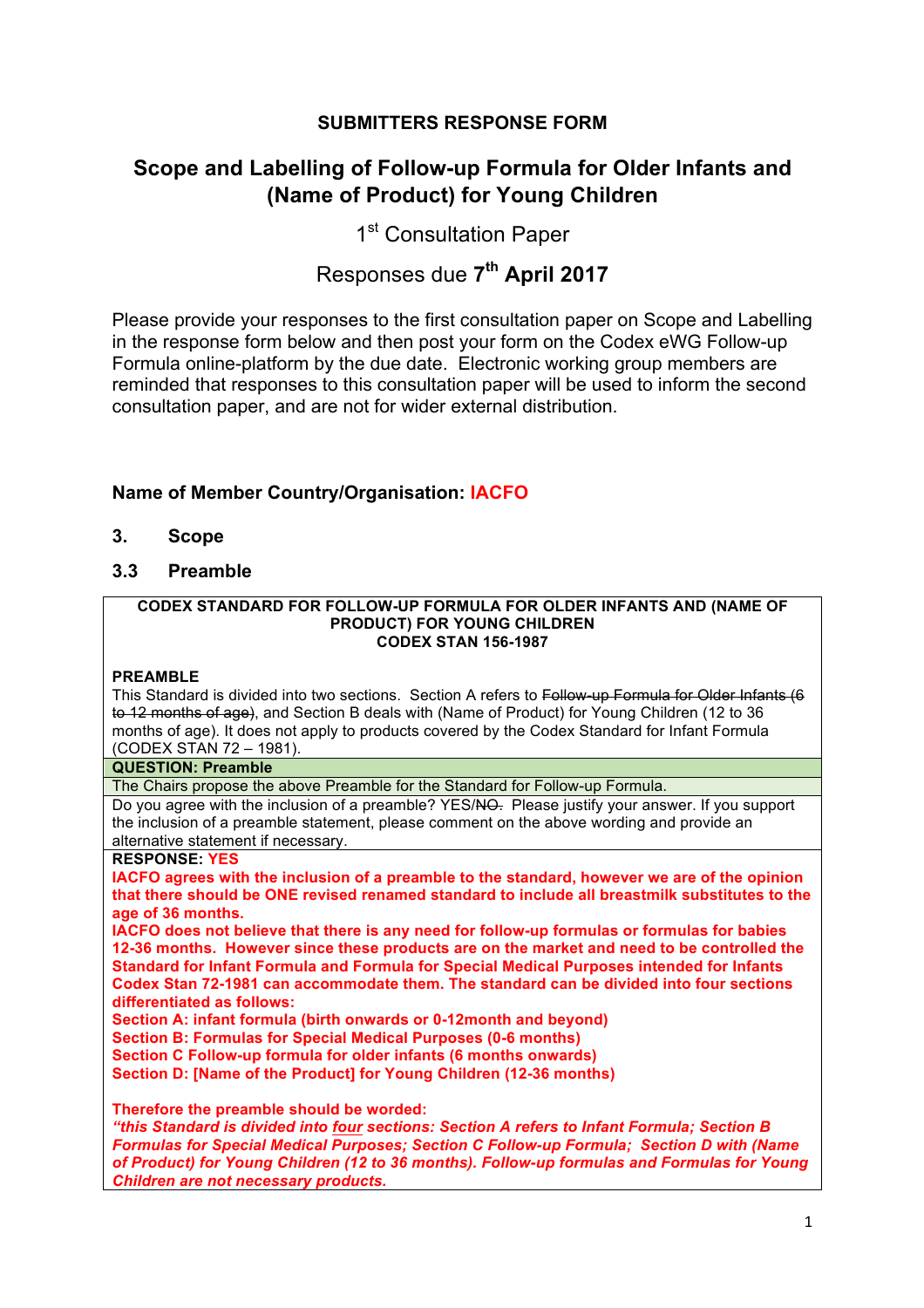**The differences in composition between Infant Formula and Follow on formulas are likely to be minimal – they have not yet been finalized - and we stress again that infant formula can cover the whole of the first year of life and beyond. However, since high iron formulas should not be fed to healthy term infants under 6 months - unless clinically required - care needs to be taken to ensure such products are properly labelled.**

**IACFO believes that the regulation of the marketing of these products at national level is best faciltated by one standard that incorporates the recommendations of the WHO** *technical Guidance on Ending the Inappropriate Promotion of Foods for Infants and Young Children***. This Guidance clarified that "***A breast-milk substitute should be understood to include any milks (or products that could be used to replace milk, such as fortified soy milk), in either liquid or powdered form, that are specifically marketed for feeding infants and children up to the age of 3 years (including follow-up formula and growing-up milks). It should be clear that the International Code of Marketing of Breast-milk Substitutes and subsequent relevant Health Assembly resolutions covers all these products"*

**Research has demonstrated that parents are confused by the existing marketing, labelling and presentation of these products.**

- **The 2010 UK national survey showed 16% of mothers used follow-up formula before the age of 6 months and 26% of mothers who did not work outside of the home reported using follow-up formula before the age of 6 months. (Mcandrew, F., Thompson, J., Fellows, L., Large, A., Speed, M., & Renfrew, M. J. (2012). Infant Feeding Survey 2010. Leeds: Health and Social Care Information Centre. Retrieved from http://content.digital.nhs.uk/catalogue/PUB08694/Infant-Feeding-Survey-2010- Consolidated-Report.pdf ).**
- **In a report by (Crawley and Westland, 2017, Infant Milks in the UK: A Practical Guide for Health Professionals). One-third (32%) of mothers could not differentiate between various breast-milk substitute products, and health workers also not able to differentiate between these products.**
- **A survey of mother's perceptions of follow-up formula advertisements concluded that follow-up formula are perceived as promoting infant formula. Additionally the authors noted that, "***in the European Union, the marketing of follow-up formula, and other breastmilk substitutes, should be subjected to the same restrictions currently applied only to infant formula." Cattaneo A., et al. Arch Dis Child (2014) 0:1 to 6. Doi:10.1136/archdischild-2014-306996.*

| <b>SECTION A</b>                   |                                   |                                  |
|------------------------------------|-----------------------------------|----------------------------------|
| <b>Codex Standard for Infant</b>   | <b>Proposal for consideration</b> | <b>QUESTIONS: Scope -</b>        |
| <b>Formula and Formulas for</b>    | for Section A of the revised      | Follow-up formula for older      |
| <b>Special Medical Purposes</b>    | <b>Codex Standard for Follow-</b> | <i>infants</i>                   |
| <b>Intended for Infants (CODEX</b> | up Formula for Older Infants      |                                  |
| STAN 72-1981 Rev 2007)             | and (Name of Product) for         |                                  |
|                                    | <b>Young Children</b>             |                                  |
| <b>1.1</b> This section of the     | <b>1.1</b> This section of the    | Do you support the proposed      |
| Standard [Section A] applies to    | <b>Standard [Section A]</b>       | approach and modified            |
| infant formula in liquid or        | applies to [infant formula]       | wording? YES/NO. If not,         |
| powdered form intended for         | [Follow-up Formula for            | please provide justification for |
| use, where necessary, as a         | Older Infants, as defined         | your response and an             |
| substitute for human milk in       | in Section 2.1,] in liquid or     | alternative statement for 1.1.   |
| meeting the normal nutritional     | powdered form. [intended          |                                  |
| requirements of infants.           | for use, where necessary,         |                                  |
|                                    | as a substitute for human         |                                  |
|                                    | milk in meeting the normal        |                                  |
|                                    | nutritional requirements of       |                                  |

## **3.5 Scope: Follow-up formula for older infants**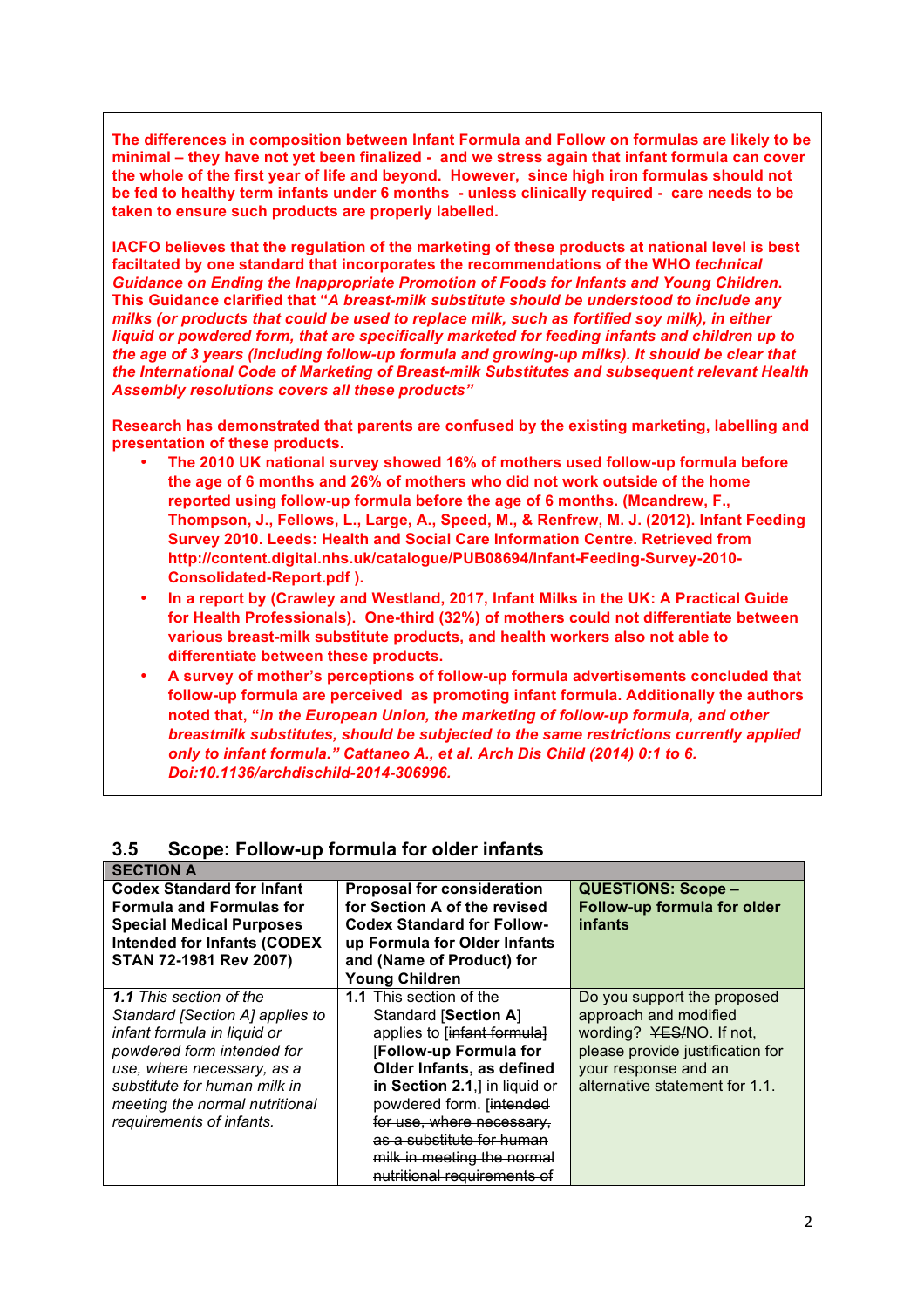|                                                                                                                                                                | infants.]                                                                                                                                                                            |                                                                |
|----------------------------------------------------------------------------------------------------------------------------------------------------------------|--------------------------------------------------------------------------------------------------------------------------------------------------------------------------------------|----------------------------------------------------------------|
|                                                                                                                                                                | Rather than define the product<br>and role in the diet of follow-up                                                                                                                  |                                                                |
|                                                                                                                                                                | formula for older infants in the                                                                                                                                                     |                                                                |
|                                                                                                                                                                | Scope, it is proposed that 1.1<br>(Section A) refer to the                                                                                                                           |                                                                |
|                                                                                                                                                                | definition in Section 2.1 -                                                                                                                                                          |                                                                |
|                                                                                                                                                                | <b>Product Definition, rather than</b>                                                                                                                                               |                                                                |
|                                                                                                                                                                | repeat the definition in the                                                                                                                                                         |                                                                |
|                                                                                                                                                                | Scope.                                                                                                                                                                               |                                                                |
| <b>RESPONSE: NO</b>                                                                                                                                            |                                                                                                                                                                                      |                                                                |
|                                                                                                                                                                | IACFO's preferred recommendation is for one standard – a revised and renamed version of<br>the Infant Formula Standard - to cover all breastmilk substitutes as explained above. Any |                                                                |
| under the GRADE classification."                                                                                                                               | deferentiations between the differents types of formulas must be justified by "Relevant<br>convincing / generally accepted scientific evidence or the comparable level of evidence   |                                                                |
| 1.2 This section of the                                                                                                                                        | 1.2 This section of the                                                                                                                                                              | Do you support the proposed                                    |
| <b>Standard contains</b>                                                                                                                                       | <b>Standard contains</b>                                                                                                                                                             | approach and modified                                          |
| compositional, quality and                                                                                                                                     | compositional, quality and                                                                                                                                                           | wording? YES/NO. If not,                                       |
| safety requirements for Infant<br>Formula.                                                                                                                     | safety requirements for [Infant<br>Formula] [Follow-up Formula                                                                                                                       | please provide justification for<br>your response and an       |
|                                                                                                                                                                | for Older Infants].                                                                                                                                                                  | alternative statement for 1.2.                                 |
| <b>RESPONSE: NO</b>                                                                                                                                            |                                                                                                                                                                                      |                                                                |
|                                                                                                                                                                |                                                                                                                                                                                      |                                                                |
| IACFO recommends that 1.2 be reworded to state:                                                                                                                |                                                                                                                                                                                      |                                                                |
|                                                                                                                                                                |                                                                                                                                                                                      |                                                                |
| This section of the Standard contains the compositional, quality and safety requirements for<br>follow-up formula to meet the needs of infants to 6-12 months. |                                                                                                                                                                                      |                                                                |
| 1.3 Only products that comply                                                                                                                                  | 1.3 Only products that comply                                                                                                                                                        | Is the statement contained                                     |
| with the criteria laid down in                                                                                                                                 | with the criteria laid down in                                                                                                                                                       | within 1.3 (or a similar                                       |
| the provisions of this section of<br>this Standard would be                                                                                                    | the provisions of this section of<br>this Standard would be                                                                                                                          | statement) necessary in the<br>Scope for follow-up formula for |
| accepted for marketing as                                                                                                                                      | accepted for [marketing]                                                                                                                                                             | older infants? YES/NO.                                         |
| infant formula. No product                                                                                                                                     | [being named] as [infant                                                                                                                                                             |                                                                |
| other than infant formula may                                                                                                                                  | formula] [Follow-up Formula                                                                                                                                                          | Please note that it is proposed                                |
| be marketed or otherwise                                                                                                                                       | for Older Infants]. [No product                                                                                                                                                      | that the Preamble include the                                  |
| represented as suitable for                                                                                                                                    | other than infant formula may                                                                                                                                                        |                                                                |
|                                                                                                                                                                |                                                                                                                                                                                      | following wording: It does not                                 |
| satisfying by itself the                                                                                                                                       | be marketed or otherwise                                                                                                                                                             | apply to products covered by                                   |
| nutritional requirements of<br>normal healthy infants during                                                                                                   | represented as suitable for<br>satisfying by itself the                                                                                                                              | the Codex Standard for Infant<br>Formula (CODEX STAN 72 -      |
| the first months of life.                                                                                                                                      | nutritional requirements of                                                                                                                                                          | 1981) and section 1.4 below                                    |
|                                                                                                                                                                | normal healthy infants during<br>the first months of life.]                                                                                                                          | will reference 'relevant WHA<br>resolutions'.                  |
|                                                                                                                                                                |                                                                                                                                                                                      | Please provide justification for<br>your response.             |
| <b>RESPONSE:</b>                                                                                                                                               |                                                                                                                                                                                      |                                                                |
|                                                                                                                                                                | IACFO proposes the deletion of the term "marketing". The statement in 1.3 should read:                                                                                               |                                                                |
|                                                                                                                                                                |                                                                                                                                                                                      |                                                                |
|                                                                                                                                                                | Reword to read: All formula products that are marketed for infants and young children to the<br>age of 36 months must comply with the provisions of this standard.                   |                                                                |
|                                                                                                                                                                |                                                                                                                                                                                      |                                                                |
|                                                                                                                                                                | The term marketing does not define the product, especially a unique product that requires                                                                                            |                                                                |
| marketing restrictions.                                                                                                                                        |                                                                                                                                                                                      |                                                                |
| 1.4 The application of this<br>section of the Standard should                                                                                                  | 1.4 The application of this<br>section of the Standard should                                                                                                                        | Which WHO documents and                                        |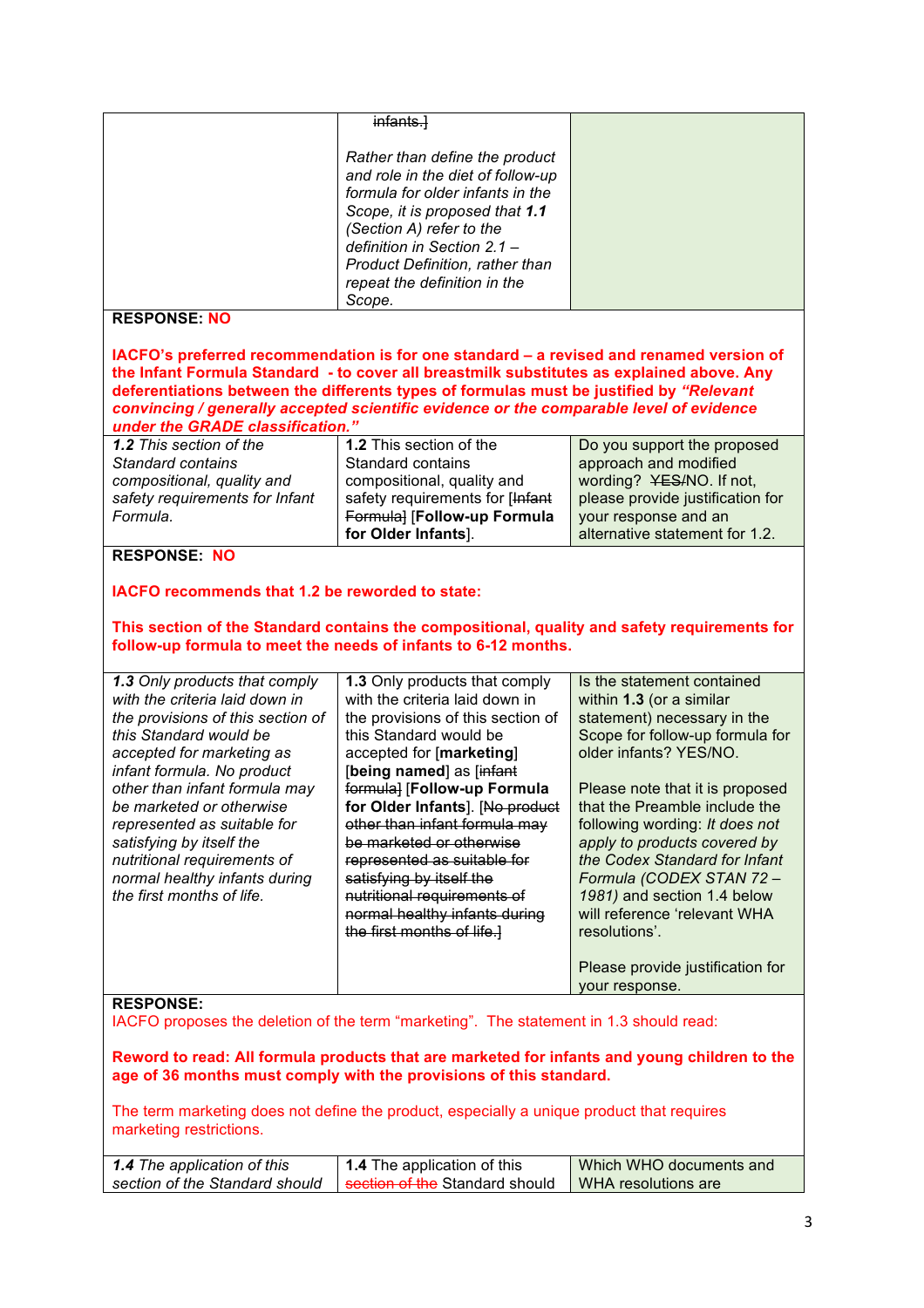| take into account the             | take into account require the      | appropriate to be listed or      |
|-----------------------------------|------------------------------------|----------------------------------|
| recommendations made in the       | recommendations made in the        | referenced as part of the        |
| International Code of             | International Code of              | Scope (or Preamble) for          |
| <b>Marketing of Breast-milk</b>   | Marketing of Breast-milk           | products covered within          |
| Substitutes (1981), the Global    | Substitutes (1981), the Global     | Section A (follow-up formula     |
| Strategy for Infant and Young     | Strategy for Infant and Young      | for older infants) of the        |
| Child Feeding and World           | Child Feeding, [the WHO            | Standard (see 2.1)?              |
| <b>Health Assembly resolution</b> | <b>Guidance on Ending the</b>      |                                  |
| WHA54.2 (2001).                   | <b>Inappropriate Promotion of</b>  | Please provide justification for |
|                                   | <b>Foods for Infants and Young</b> | your response?                   |
|                                   | Children] and [relevant] World     |                                  |
|                                   | Health Assembly resolution[s]      |                                  |
|                                   | [including WHA ]                   |                                  |
|                                   | [WHA54.2 (2001).]                  |                                  |
|                                   |                                    |                                  |
|                                   | NOTE: the WHO Guidance             |                                  |
|                                   | could also be referenced by        |                                  |
|                                   | the relevant resolution $-$        |                                  |
|                                   | WHA69.9.                           |                                  |
|                                   |                                    |                                  |

### **RESPONSE:**

#### **IACFO proposes that 1.4 be reworded as:**

**1.4** The application of this Standard **requires** conformity with the recommendations made in the International Code of Marketing of Breast-milk Substitutes (WHA 34.22(1981), the Global Strategy for Infant and Young Child Feeding, **the WHO Guidance on Ending the Inappropriate Promotion of Foods for Infants and Young Children** and **all relevan**t World Health Assembly resolution**s, in particular** WHA39.28(1986); WHA 54.2(2001); WHA58.21(2005); WHA61.20(2008); WHA 69.9(2016).

**The Standard should require compliance with all relevant resolutions of the WHA as these clarify the obligations needed to safeguard breastfeeding and optimal infant and young child feeding.**

**Since 1986 and the adoption of WHA 39.28 the World Health Assembly has stated that:** *"the practice being introduced in some counties of providing infants with specially formulated milks (so-called 'follow-up-milks') is not necessary."*

**As WHO is the parent UN agency of Codex, and the WHA is the world's highest policy setting body, Codex should ensure that its standards are in conformity with the decisions made by the World Health Assembly. There should be health policy coherence between WHA decisions and Codex.** 

### **3.6 Scope: (Name of product) for young children**

| <b>SECTION B</b>                   |                                   |                                  |
|------------------------------------|-----------------------------------|----------------------------------|
| <b>Codex Standard for Infant</b>   | <b>Proposal for consideration</b> | <b>QUESTIONS: Scope - (Name</b>  |
| <b>Formula and Formulas for</b>    | for Section B of the revised      | of Product) for young            |
| <b>Special Medical Purposes</b>    | <b>Codex Standard for Follow-</b> | children                         |
| <b>Intended for Infants (CODEX</b> | up Formula for Older Infants      |                                  |
| STAN 72-1981 Rev 2007)             | and (Name of Product) for         |                                  |
|                                    | <b>Young Children</b>             |                                  |
| <b>1.1</b> This section of the     | <b>1.1</b> This section of the    | Do you support the proposed      |
| Standard [Section A] applies to    | Standard applies to infant        | approach and modified            |
| infant formula in liquid or        | formula for young children,       | wording? YES/NO. If not,         |
| powdered form intended for         | as defined in Section 2.1,] in    | please provide justification for |
| use, where necessary, as a         | liquid or powdered form           | your response and an             |
| substitute for human milk in       | intended for use for young        | alternative statement for 1.1.   |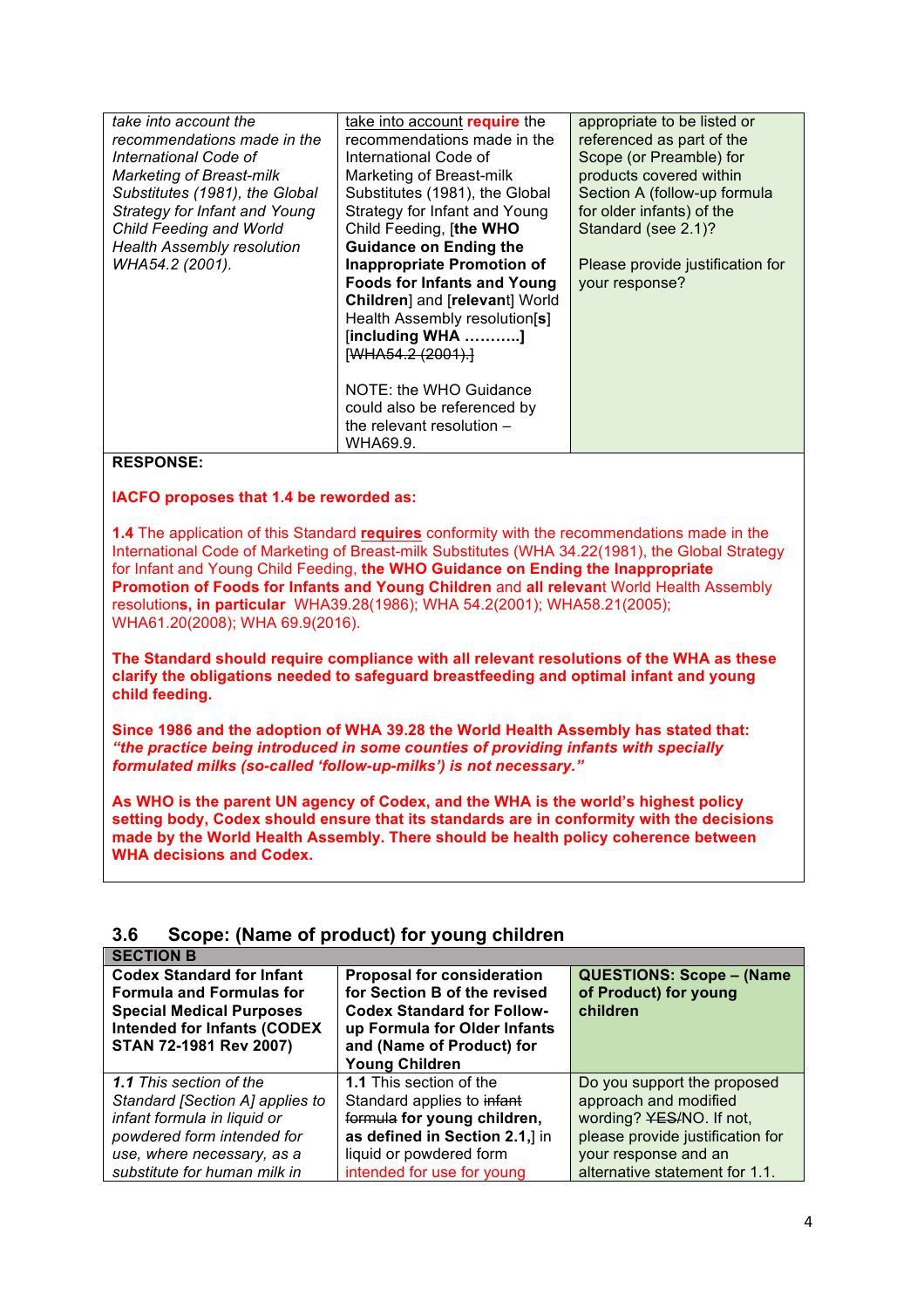| meeting the normal nutritional | children from the age of 12            |  |
|--------------------------------|----------------------------------------|--|
| requirements of infants.       | months. the use [intended for          |  |
|                                | use, where necessary, as a             |  |
|                                | substitute for human milk in           |  |
|                                | meeting the normal nutritional         |  |
|                                | requirements of infants.]              |  |
|                                |                                        |  |
|                                | Rather than define the product         |  |
|                                | and role in the diet of (name of       |  |
|                                | product) for young children in         |  |
|                                | the Scope, it is proposed that         |  |
|                                | 1.1 (Section B) refer to the           |  |
|                                | definition in Section 2.1 -            |  |
|                                | <b>Product Definition, rather than</b> |  |
|                                | repeat the definition in the           |  |
|                                | Scope.                                 |  |
|                                |                                        |  |

#### **RESPONSE:**

### **IACFO Proposes the following wording:**

This section of the Standard applies to [name of the products] for young children, as defined in Section 2.1,] in liquid or powdered form intended for use for young children from the age of 12 months.

**IACFO's preferred recommendation is for one standard for all breastmilk substitutes as explained above. Product differentiations in formulas targeting infants 0 to 6 months and 6 to 12 months and 12 to 36 months must be justified by and** *"Relevant convincing / generally accepted scientific evidence or the comparable level of evidence under the GRADE classification."*

*1.2 This section of the Standard contains compositional, quality and safety requirements for Infant Formula.* 

**1.2** This section of the Standard contains compositional, quality and safety requirements for [Infant Formula] [**(name of product) for young children**].

Do you support the proposed approach and modified wording? YES/NO. If not, please provide justification for your response and an alternative statement for 1.2.

### **RESPONSE: NO**

**IACFO recommends that 1.2 be reworded to state:**

**This section of the standard contains compositional, quality and safety requirements for [name of the product] for young children to meet the needs of young children 12 to 36 months.**

| <b>1.3 Only products that comply</b><br>with the criteria laid down in<br>the provisions of this section of<br>this Standard would be<br>accepted for marketing as<br>infant formula. No product<br>other than infant formula may<br>be marketed or otherwise<br>represented as suitable for<br>satisfying by itself the<br>nutritional requirements of<br>normal healthy infants during<br>the first months of life. | <b>1.3</b> Only products that comply<br>with the criteria laid down in<br>the provisions of this section of<br>this Standard would be for<br>accepted for [marketing]<br>[being named] as [infant<br>formula] [Name of Product for<br>young children]. [No product]<br>other than infant formula may<br>be marketed or otherwise<br>represented as suitable for<br>satisfying by itself the<br><del>nutritional requirements of</del><br>normal healthy infants during<br>the first months of life. | Is the statement contained<br>within 1.3 (or a similar<br>statement) necessary in the<br>Scope for (name of product) for<br>young children? YES/NO.<br>Please note that it is proposed<br>that the Preamble include the<br>following wording: It does not<br>apply to products covered by<br>the Codex Standard for Infant<br>Formula (CODEX STAN 72-<br>1981) and section 1.4 below<br>will reference 'relevant WHA<br>resolutions'.<br>Please provide justification for |
|-----------------------------------------------------------------------------------------------------------------------------------------------------------------------------------------------------------------------------------------------------------------------------------------------------------------------------------------------------------------------------------------------------------------------|-----------------------------------------------------------------------------------------------------------------------------------------------------------------------------------------------------------------------------------------------------------------------------------------------------------------------------------------------------------------------------------------------------------------------------------------------------------------------------------------------------|---------------------------------------------------------------------------------------------------------------------------------------------------------------------------------------------------------------------------------------------------------------------------------------------------------------------------------------------------------------------------------------------------------------------------------------------------------------------------|
|                                                                                                                                                                                                                                                                                                                                                                                                                       |                                                                                                                                                                                                                                                                                                                                                                                                                                                                                                     | your response.                                                                                                                                                                                                                                                                                                                                                                                                                                                            |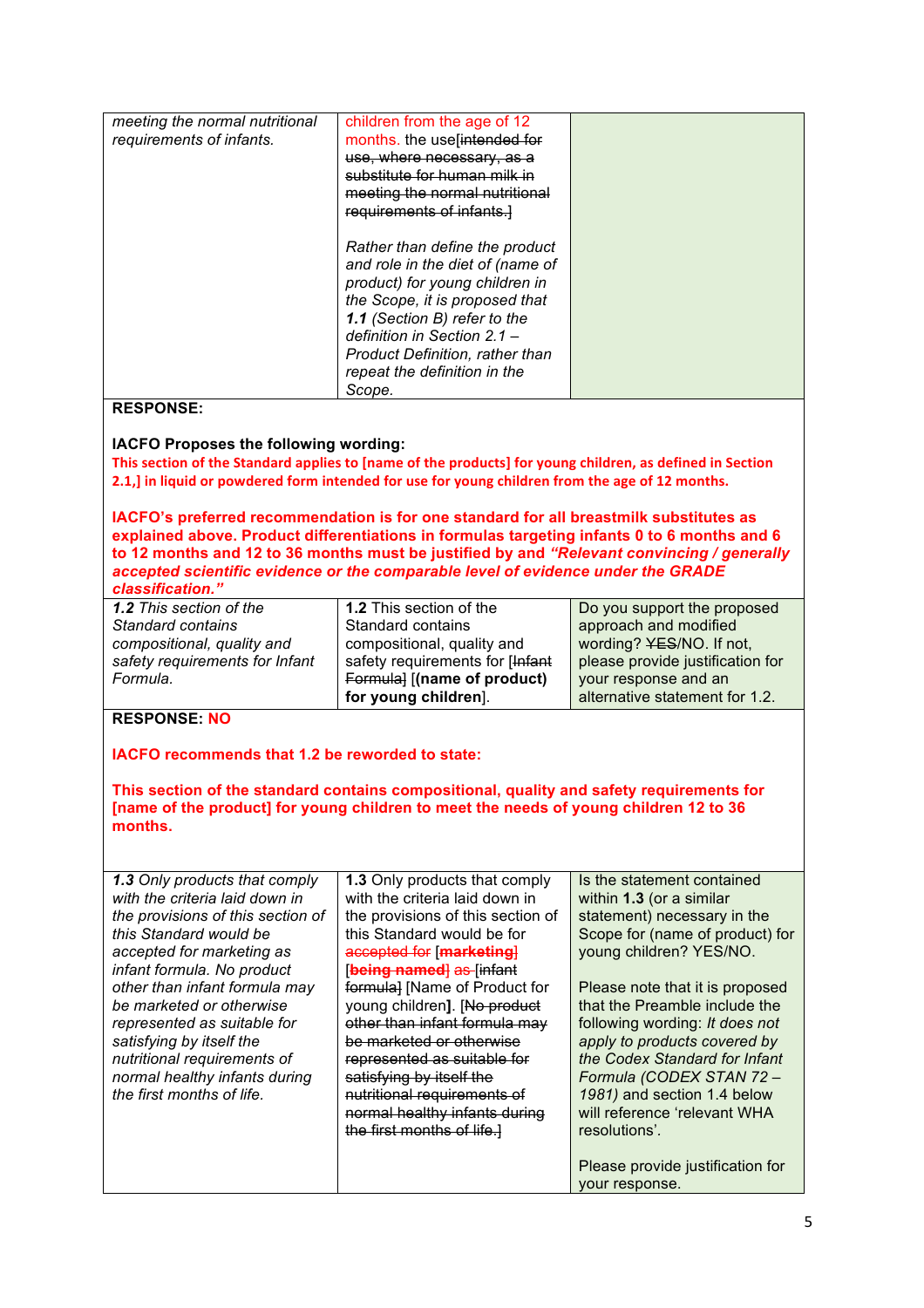**RESPONSE: NO**

IACFO proposes the deletion of the term "marketing". The statement in 1.3 should read:

**Reword to read: All formula products that are marketed for infants and young children to the age of 36 months must comply with the provisions of this standard.**

The term marketing does not define the product, especially a unique product that requires marketing restrictions.

| <b>1.4</b> The application of this | Which WHO documents and          |
|------------------------------------|----------------------------------|
| section of the Standard should     | WHA resolutions are              |
| take into account require the      | appropriate to be listed or      |
|                                    | referenced as part of the        |
| International Code of              | Scope (or Preamble) for          |
| Marketing of Breast-milk           | products covered within          |
| Substitutes (1981), the Global     | Section B ((name of product)     |
| Strategy for Infant and Young      | for young children) of the       |
| Child Feeding, [the WHA69.9        | Standard (see 2.1)?              |
| and WHO Guidance on                |                                  |
| <b>Ending the Inappropriate</b>    | Please provide justification for |
| <b>Promotion of Foods for</b>      | your response.                   |
| Infants and Young Children         |                                  |
| and [relevant] World Health        |                                  |
| Assembly resolution[s]             |                                  |
| $[including WHA$ ]                 |                                  |
| [WHA54.2 (2001).]                  |                                  |
|                                    | recommendations made in the      |

#### **RESPONSE:**

**To avoid inappropriate marketing, misleading labelling and inappropriate use of these products, all the provisions of the International Code and WHA resolutions must apply. The stated position of the WHO and WHA regarding use of follow-up formula is unambiguous that follow-up formula and [name of the product] for young children function as breastmilk substitutes**

**The International Code and WHA resolutions aim to protect the health of infants and young children and prevent the global rise in child obesity and other non communicable diseases. The extended use of bottle-feeding for young children undermines sustained breastfeeding to the age of 24 months or beyond and the use of nutrient rich, culturally appropriate and locally available family foods. The marketing restrictions recommended by the WHA apply to all products marketed for young children to the age of 36 months.**

**The following WHO documents and WHA resolutions must be listed and referenced as part of the Scope of a single revised Infant formula standard in 4 sections (or any standards the Committee decides):**

**International Code of Marketing of Breast-milk Substitutes (1981) and all subsequent relevant WHA Resolutions and the Global Strategy for Infant and Young Child Feeding (2002), specifically WHA Resolution 39.28 (1986), WHA 69.9 and the WHO Guidance on Ending the Inappropriate Promotion of Foods for Infants and Young Children**

### **3.7 Reference to WHO documents and WHA resolutions**

### **QUESTION: Reference to WHO documents and WHA resolutions**

Please comment on whether any reference to relevant WHO documents and WHA resolutions within the Standard should sit in the Preamble to the Standard or within the individual Scope sections for the respective products.

**RESPONSE: YES**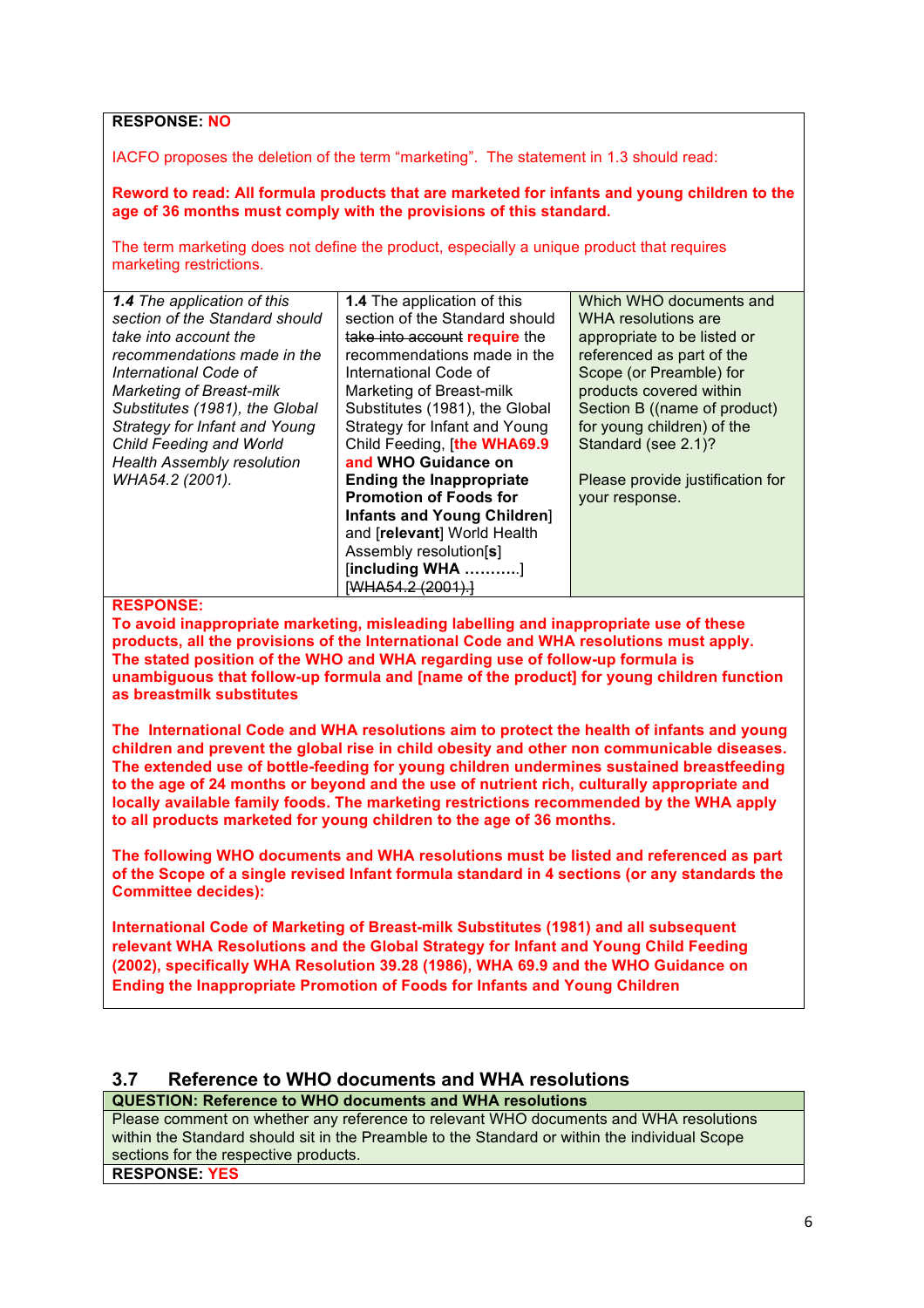**The International Code of Marketing of Breast-milk Substitutes (1981) and all subsequent relevant WHA Resolutions and the Global Strategy for Infant and Young Child Feeding (2002), specifically WHA resolution 39.28 (1986), WHA 69.9 and the WHO Guidance on Ending the Inappropriate Promotion of Foods for Infants and Young Children should all be referenced in both the Preamble and the Scope of all the relevant standards to emphasize the critical importance of avoiding needless use of these products.** 

Should the Standard;

- a) refer to 'all relevant WHA resolutions' without providing a definitive list of what these are;
- b) refer to 'relevant WHA resolutions' followed by a list of these in the Scope (or Preamble); or
- c) have relevant WHA resolutions referenced as a footnote to the Scope (or Preamble)?

### **RESPONSE: b)**

**All the WHA resolutions together with specific references to the most pertinent resolutions should be cited in both the Preamble and the Scope. Since the use of promotional claims and the definition of the products covered are likely to be the most confusing issues for policy makers, it would make sense to include the following excerpts from the texts as footnotes:**

- Footnote to WHA resolution 39.28 (1986): "the practice being introduced in some countries of providing infants with specially formulated milks (so-called "follow-up milks") is not necessary".
- Footnote to Resolution 63.23: **member states are urged to:** (3) to develop and/or strengthen legislative, regulatory and/or other effective measures to control the marketing of breastmilk substitutes in order to give effect to the International Code of Marketing of Breastmilk Substitutes and relevant resolutions adopted by the World Health Assembly;
- (4) to end inappropriate promotion of food for infants and young children and to ensure that nutrition and health claims shall not be permitted for foods for infants and young children, except where specifically provided for, in relevant Codex Alimentarius standards or national legislation;
- Footnote to the Guidance A69/7 Add 1: *A breast-milk substitute should be understood to include any milks (or products that could be used to replace milk, such as fortified soy milk), in either liquid or powdered form, that are specifically marketed for feeding infants and children up to the age of 3 years (including follow-up formula and growingup* milks). ) It should be clear that the International Code of Marketing of Breast-milk Substitutes and subsequent relevant Health Assembly resolutions covers all these *products"*

## **4. LABELLING**

### **4.4.1 Introductory paragraph**

### **QUESTION: Introductory paragraph**

Do you agree that following Codex Standards and Guidelines are applicable to *follow-up formula for older infants* and for *(name of product) for young children* and should be referenced in an introductory paragraph to the Labelling section as per the Infant Formula Standard? Please provide justification for your response.

|                                                                                          | Follow-up formula for older<br>infants | (Name of Product) for young<br>children |
|------------------------------------------------------------------------------------------|----------------------------------------|-----------------------------------------|
| <b>General Standard for the</b><br>Labelling of Prepackaged<br>Foods (CODEX STAN 1-1985) | YES/NO                                 | YES/NO                                  |
| <b>RESPONSE:</b>                                                                         |                                        |                                         |
| <b>Guidelines on Nutrition</b><br>Labelling (CAC/GL 2-1985)                              | YES/NO                                 | YES/NO                                  |
| <b>RESPONSE:</b>                                                                         |                                        |                                         |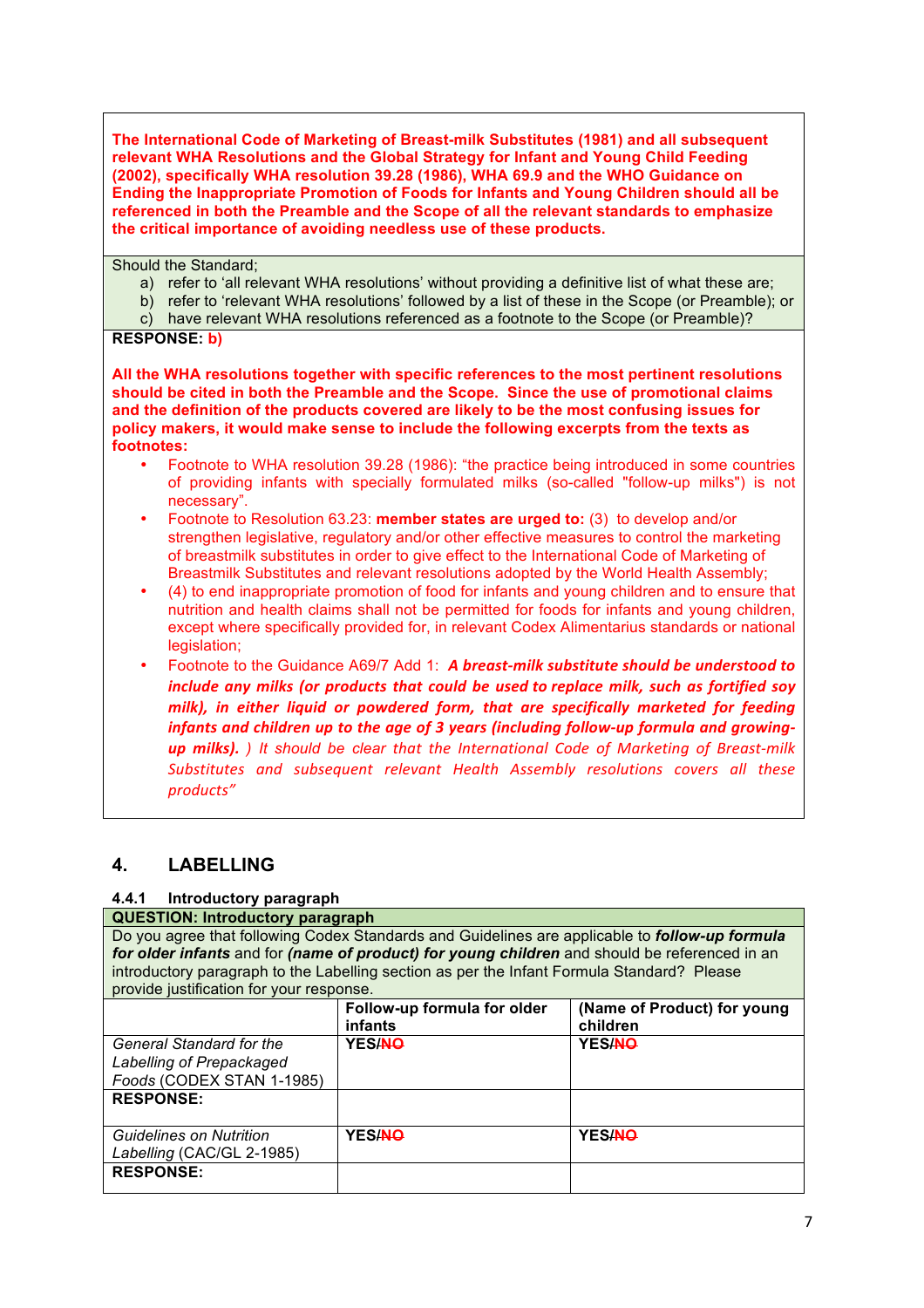| <b>Code of Hygienic Practice</b><br>for Powdered Infant Formula<br>for Infants and Young |  |
|------------------------------------------------------------------------------------------|--|
| <b>Children CAC/RCP 66 -</b><br>2008 should also be<br>referenced in the Labelling       |  |
| sections of the Standard.                                                                |  |

#### **QUESTIONS: Ingredient and nutrient declarations/claims**

The intent of this question is to explore the appropriate way(s) to communicate to consumers the composition of follow-up formula for older infants and of (name of product) for young children. Should voluntary declarations about nutrients and ingredients be permitted on *follow-up formula for older infants*? If no, why not? YES/NO. If yes, what type(s) of declaration/claim should be permitted and how should they be regulated? Consider both the declaration of mandatory compositional parameters and of optional nutrient and ingredient provisions.

**RESPONSE: NO**

**The nutrient content and ingredient lists should be mandatory. It is critical that consumers have full objective information if they are to make informed and wise decisions regarding infant and young child feeding.** 

**Claims for specific nutrients or ingredients should not be permitted because they mislead parents. Claims on product labels and in promotions (all in violation of the International Code and WHA resolutions) have been demonstrated to have no scientific substantiation and falsely exaggerate the properties of the products. The highlighting of one or other ingredient can lead to the idealisation of the product and a masking of its inherent risks.**

**WHA58.32(2005) specifically urges member states:**

**"***To ensure that nutrition and health claims are not permitted for breastmilk substitutes, except where specifically provided for in national legislation."* 

Should voluntary declarations about nutrients and ingredients be permitted on *(name of product) for young children*? YES/NO. If no, why not? If yes, what type(s) of declaration/claim should be permitted and how should they be regulated? Consider both the declaration of mandatory compositional parameters and of optional nutrient and ingredient provisions. **RESPONSE:**

**The nutrient content and ingredient lists should be mandatory. It is critical that consumers have full objective information if they are to make informed and wise decisions about infnat and young child feeding.** 

**Claims for specific nutrients or ingredients should not be permitted because they mislead parents. Claims on product labels and in promotions (all in violation of the International Code and WHA resolutions) have been demonstrated to have no scientific substantiation and falsely exaggerate the properties of the products. The nutrient content and ingredient lists should be mandatory. It is critical that consumers have full objective information if they are to make wise decisions regarding infant and young child feeding.. Promotional Claims for specific nutrients or ingredients should not be premitted because they mislead parents. Claims on product labels and in promotions (all in violation of the International Code and WHA resolutions) have been demonstrated to have no scientific substantiation. The highlighting of one or other ingredient can lead to the idealisation of the product and a masking of its inherent risks.**

**WHA58.32(2005) specifically urges member states:**

**"***To ensure that nutrition and health claims are not permitted for breastmilk substitutes, except where specifically provided for in national legislation."*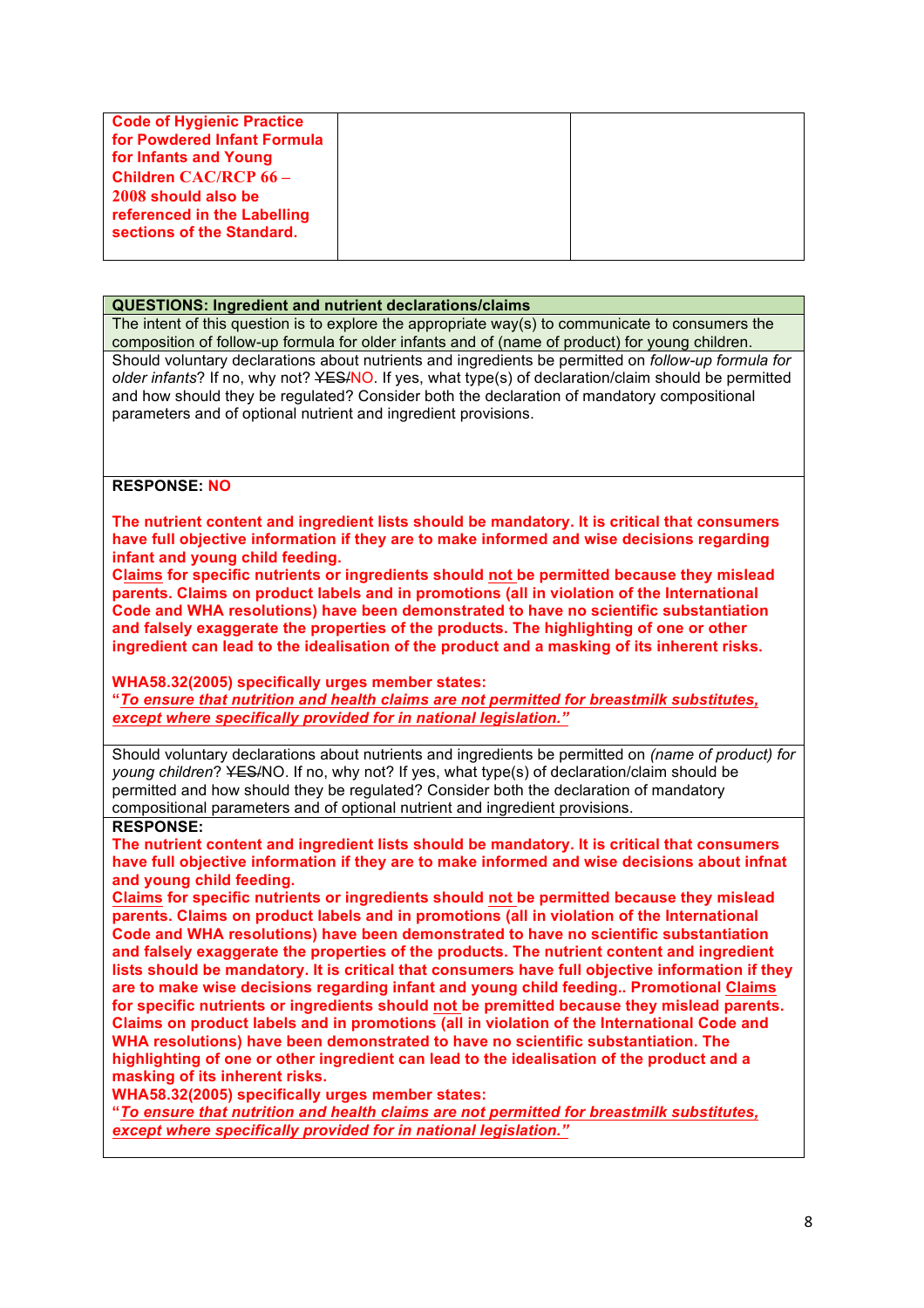### **4.4.2 Name of Food**

### **QUESTION: Name of food**

Based on comments received from the 2016 eWG, the Chairs propose the following drafting text for Section 9.1 (using the Infant Formula Standard as the starting point for a review of this section). Please comment on whether you support the deletions and text proposed in the square brackets, or provide an alternative approach/wording.

### **9.1 The Name of the [Food] [Product]**

**9.1.1** The text of the label and all other information accompanying the product shall be written in the appropriate language(s).

**9.1.2** The name of the product shall be either ["Infant Formula"] [**"Follow-up Formula for Older Infants" or "(Name of Product) for Young Children" as defined in Section 2.1**] or any appropriate designation indicating the true nature of the product, in accordance with national usage.

**9.1.3** The sources of protein in the product shall be clearly shown on the label.

**9.1.4** If cows' milk is the only source of protein, the product may be labelled ["Infant Formula Based"] on Cows' Milk"] [*"***Follow-up Formula for Older Infants Based on Cows' Milk" or "(Name of Product) for Young Children Based on Cows' Milk"**]

**9.1.5** A product which contains neither milk nor any milk derivative shall be labelled "contains no milk or milk products" or an equivalent phrase.

Do you agree with the proposed drafting text? ¥ES/NO. If you do not agree, please provide an alternative approach and/or wording, as well as justification for your response.

**RESPONSE:**

**IACFO is of the opinion that the IF standard should be revised to include all breastmilk substitutes – ie formulas targeting children 0-36 months. The name of products for young children over 12 months needs further discussion.** 

**IACFO agrees with the statements for 9.1.1; 9.1.2; 9.1.3; 9.1.4 and 9.1.5**

### **4.4.3 List of Ingredients**

### **QUESTION: List of ingredients**

It is proposed that provisions 9.2.1 and 9.2.2 of the Infant Formula Standard (as written above) are adopted for both follow-up formula for older infants and (name of product) for young children. Do you agree with this approach? YES/NO. If you do not agree, please provide an alternative approach and/or wording, as well as justification for your response.

**RESPONSE: IACFO agrees**

### **4.4.4 Declaration of Nutritive Value**

**QUESTION: Declaration of Nutritive Value: follow-up formula for older infants**

It is proposed that the following modified drafting text for section 9.3 for follow-up formula for older infants is adopted**.**

### **9.3 Declaration of Nutritive Value**

The declaration of nutrition information [**for follow-up formula for older infants**] shall contain the following information which should be in the following order:

- a) the amount of energy, expressed in kilocalories (kcal) and/or kilojoules (kJ), and the number of [**grams**] [grammes] of protein, carbohydrate and fat per 100 [**grams**] [grammes] or per 100 millilitres of the food as sold as well as per 100 millilitres of the food ready for use, when prepared according to the instructions on the label.
- b) the total quantity of each vitamin, [and] mineral [, choline] as listed in paragraph 3.1.3 [**of**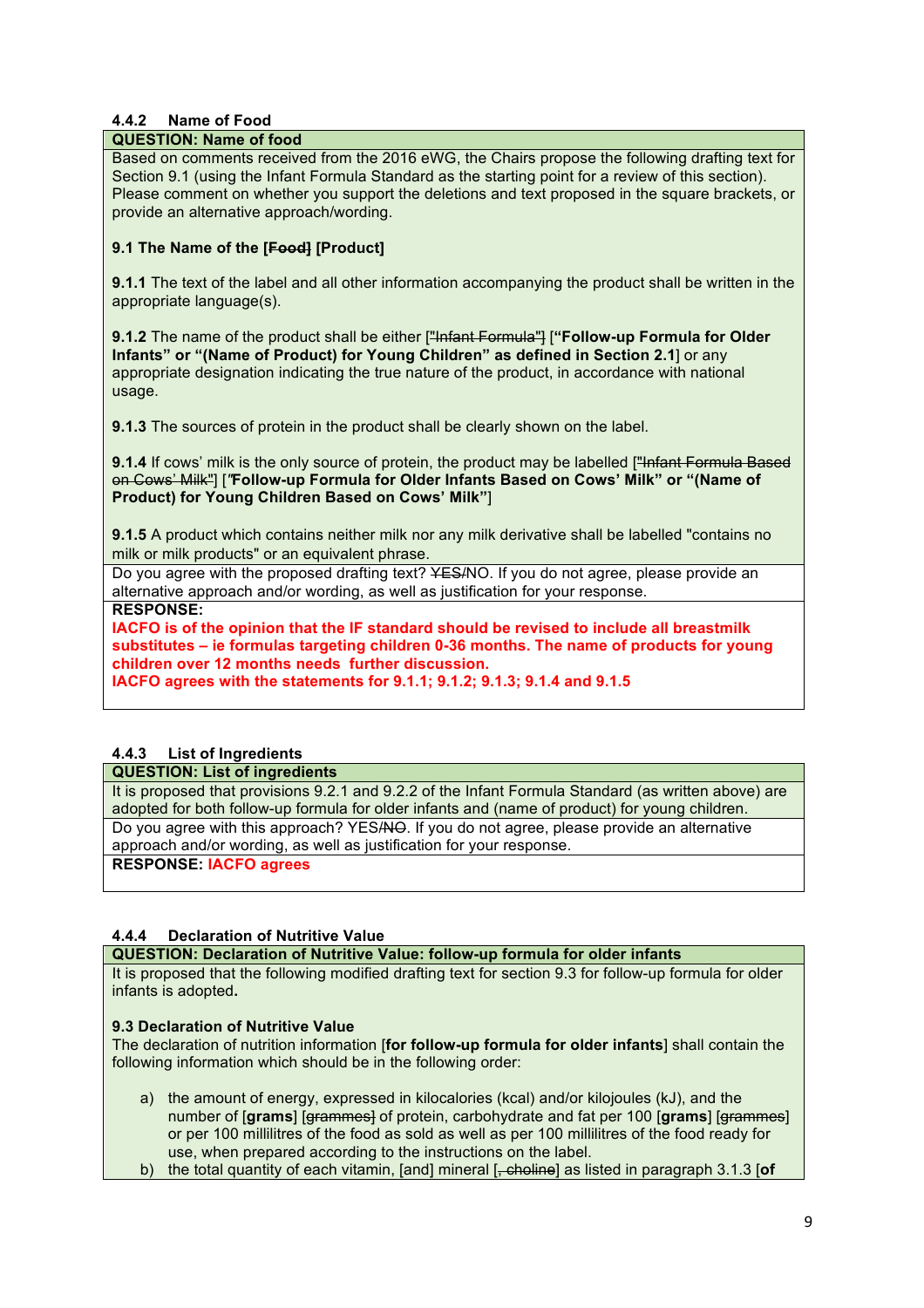**Section A**] and any other ingredient as listed in paragraph 3.2 of [**Section A**] [this Standard] per 100 [grams] [grammes] or per 100 millilitres of the food as sold as well as per 100 millilitres of the food ready for use, when prepared according to the instructions on the label.

c) In addition, the declaration of nutrients in a) and b) per 100 kilocalories (or per 100 kilojoules) is permitted.

Do you agree with the proposed modified drafting text for follow-up formula for older infants? YES/NO. If you do not agree, please provide an alternative approach and/or wording, as well as justification for your response.

**RESPONSE: IACFO agrees for this text to be used for products for young children.** 

### **QUESTION: Declaration of Nutritive Value: (name of product) for young children**

It is proposed that the following modified drafting text for section 9.3 for (name of product) for young children is adopted**.**

### **9.3 Declaration of Nutritive Value**

The declaration of nutrition information [**for (name of product) for young children**] shall contain the following information which should be in the following order:

- a) the amount of energy, expressed in kilocalories (kcal) and/or kilojoules (kJ), and the number of [**grams**] [grammes] of protein, carbohydrate and fat per 100 [**grams**] [grammes] or per 100 millilitres of the food as sold as well as per 100 millilitres of the food ready for use, when prepared according to the instructions on the label.
- b) the total quantity of each vitamin, [**and**] mineral [, choline] as listed in paragraph 3.1.3 [**of Section B or added under paragraph 3.1.4**] and any other ingredient as listed in paragraph 3.2 of [**Section B**] [this Standard] per 100 [**grams**] [grammes] or per 100 millilitres of the food as sold as well as per 100 millilitres of the food ready for use, when prepared according to the instructions on the label.
- c) In addition, the declaration of nutrients in a) and b) per 100 kilocalories (or per 100 kilojoules) is permitted.

Do you agree with the proposed modified drafting text for (name of product) for young children? YES/NO. If you do not agree, please provide an alternative approach and/or wording, as well as justification for your response.

**RESPONSE: IACFO agrees to the modifications for 9.3 for the products for young children.**

## **4.4.5 Date Marking and Storage Instructions**

### **QUESTION: Date marking and storage instructions**

It is proposed that provisions 9.4.1 and 9.4.2 of the Infant Formula Standard (as written below) are adopted for both follow-up formula for older infants and (name of product) for young children:

### **9.4 Date Marking and Storage Instructions**

**9.4.1** The date of minimum durability (preceded by the words "best before") shall be declared by the day, month and year in uncoded numerical sequence except that for products with a shelf-life of more than three months, the month and year will suffice. The month may be indicated by letters in those countries where such use will not confuse the consumer.

In the case of products requiring a declaration of month and year only, and the shelf-life of the product is valid to the end of a given year, the expression "end (stated year)" may be used as an alternative.

**9.4.2** In addition to the date, any special conditions for the storage of the food shall be indicated if the validity of the date depends thereon.

Where practicable, storage instructions shall be in close proximity to the date marking. Do you agree with this approach? YES/NO. If you do not agree, please provide an alternative approach and/or wording, as well as justification for your response.

**RESPONSE: YES**

**IACFO agrees**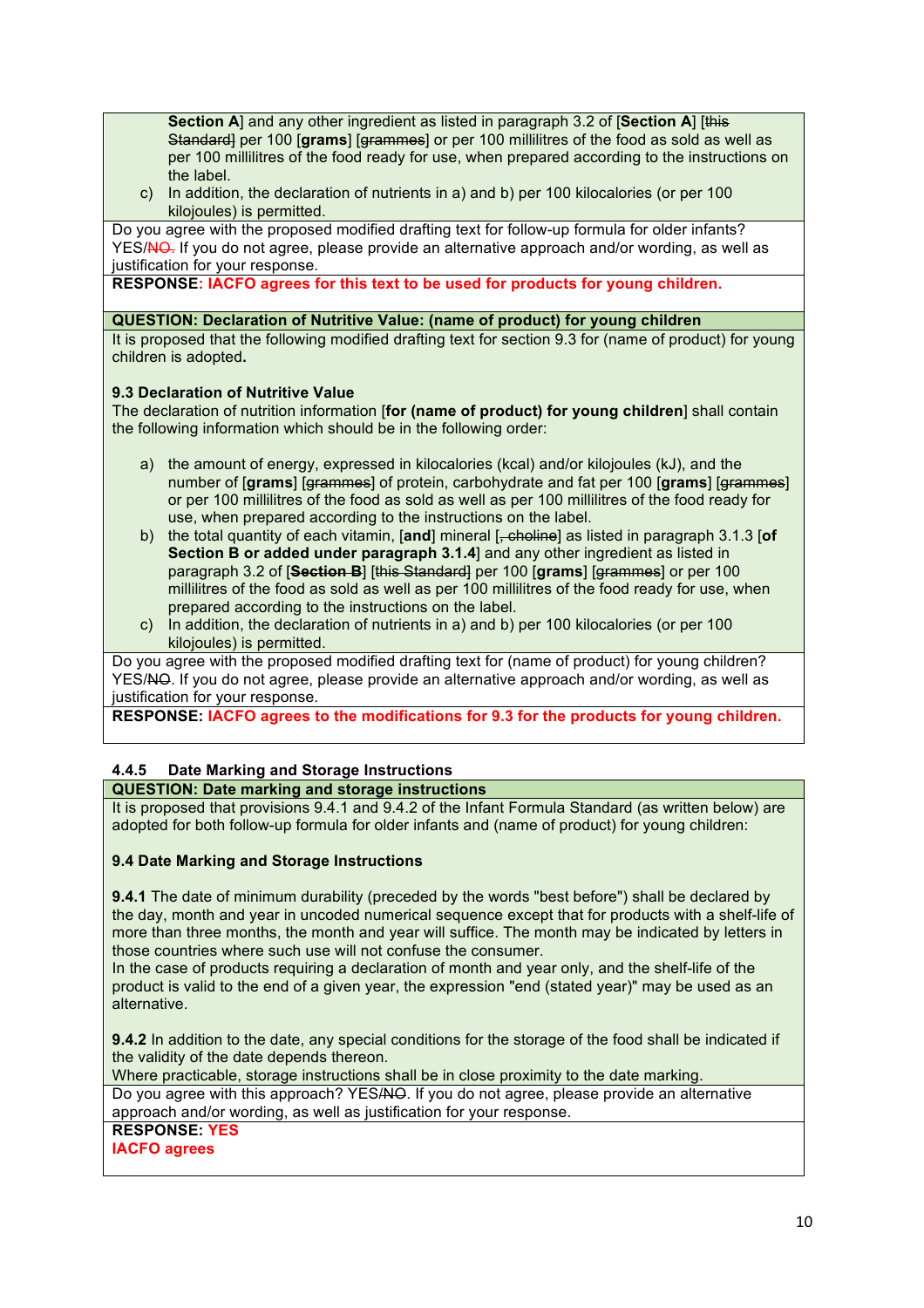### **4.4.6 Information for Use**

### **QUESTION: Information for Use**

Please indicate your support for the following proposals, or provide an alternative approach and wording, with justification for your answer.

It is proposed that the title of section 9.5 be re-worded to; Information for [Use] Utilization, to align with the Infant Formula Standard. Do you agree? YESANO

### **RESPONSE: YES**

It is proposed that a requirement for the labelling of follow-up formula for older infants include a statement that follow-up formula for older infants shall not be introduced before the 6th month of life be retained. Do you agree? **YES/NO**. Please provide justification for your response.

**RESPONSE: Infant Formula can be used for infants and young children to the age of 36 months. However follow-up formulas with high levels of iron should not be fed to babies under 6 months.**

It is proposed that a similar amended provision for (name of product) for young children is included which requires that the product should not be introduced before 12 months of age. Do you agree? YES/NO. Please provide justification for your response.

### **RESPONSE: IACFO agrees**

It is proposed that a requirement for the labelling of follow-up formula for older infants include information that older infants shall receive other foods in addition to the formula be retained. Do you agree? YES/NO. Please provide justification for your response.

**RESPONSE: IACFO agrees that the statement 9.6.4 of the IF standard is suitable.**

Should a similar provision be required for (name of product) for young children? YES/NO Please provide justification for your response.

### **RESPONSE:**

**The following statements should be on the label that:** 

- **WHO recommends exclusive breastfeeding for the first 6 months of life and sustained breastfeeding to two years or beyond with the introduction of safe and appropriate complementary foods commencing at 6 months of age.**
- **"name of the product" is not necessary and should not be used for infants under the age of 12 months.**

**These statements are in conformity with the WHA resolutions WHA 54.2 and WHA39.28**

Please comment on whether any of the provisions contained within section 9.5 of the Infant Formula Standard should be adopted for follow-up formula for older infants, and for (name of product) for young children. Please provide justification for your response.

### **RESPONSE:**

**Follow-up formula for older infants:**

**(Name of Product) for young children:**

**9.5.1 needs to be modified to include the WHO/FAO Guidelines on the preparation, storage and handling of powdered infant formulas and the Code of Hygienic Practice for Powdered Infant Formula for Infants and Young Children CAC/RCP 66 - 2008.**

**A statement to read:** 

**Powdered fortified milk products are not sterile and that reconstitution, storage and handling instructions should be followed carefully to prevent serious illness. 9.5.2 Directions for preparation of powdered [name of the product] for older infants must be in accordance with the WHO/FAO Guidelines: Safe preparation, storage and handling of** 

**powdered infant formula.**

Please comment on whether there are any additional 'information for use' provisions that should be considered by the eWG for inclusion in the Standard for follow-up formula for older infants, and for (name of product) for young children. Please provide justification for your response. **RESPONSE:**

**Additional provisions for follow-up formula for older infants:**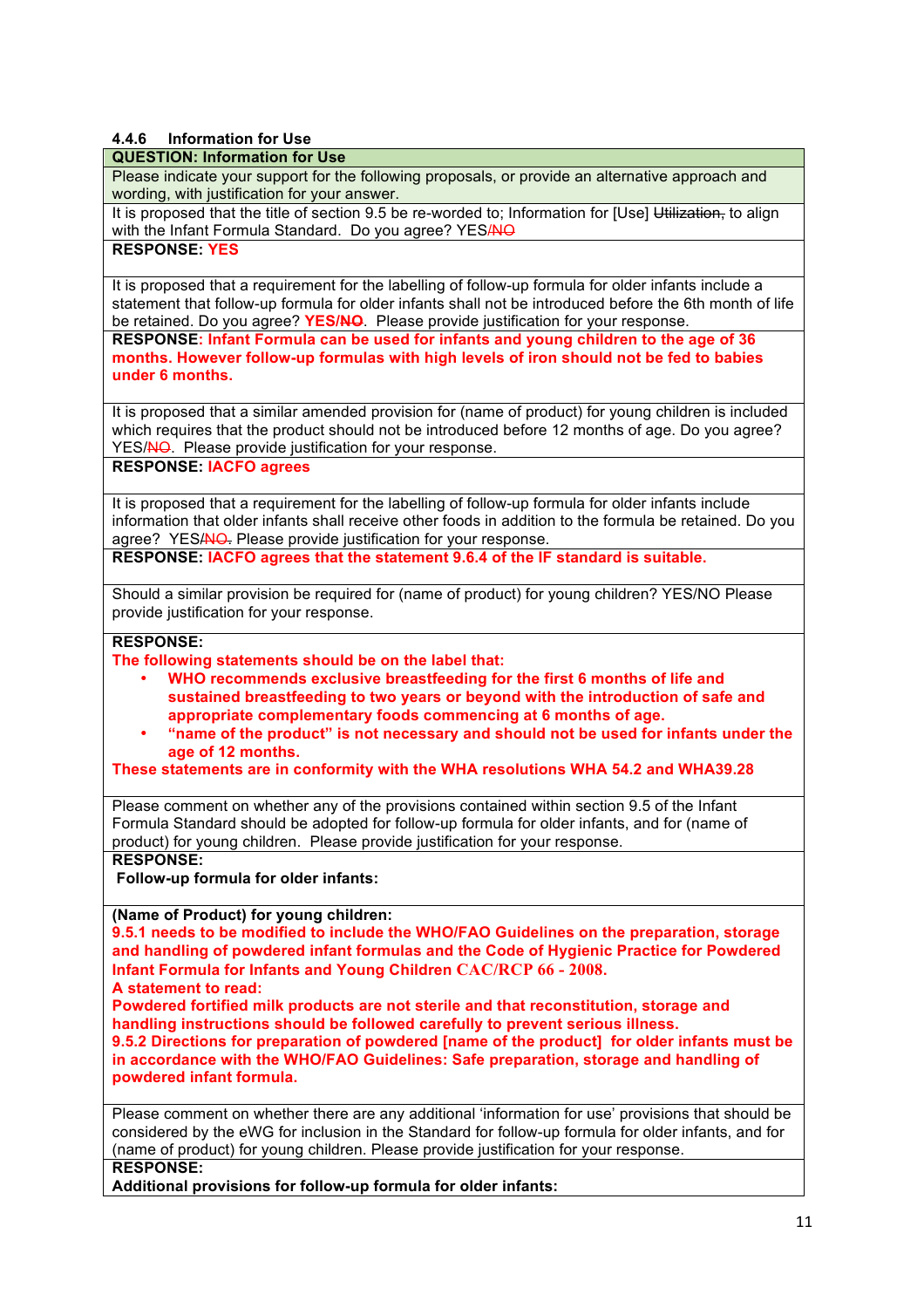**Additional provisions for (name of product) for young children: A statement that this product is not necessary for the growth and development of young children.** 

### **4.4.7 Additional Labelling Requirements**

**QUESTIONS: Additional Labelling Requirements**

Please indicate your support for the following proposals, or provide an alternative approach and wording, with justification for your answer.

It is proposed that the title of section 9.6 be re-worded to Additional [Labelling] Requirements to align with the Infant Formula Standard. Do you agree? YESANO.

**RESPONSE:**

**IACFO agrees that the wording should align with the Infant Formula Standard. As mentioned before, IACFO believes that bringing all products targeting babies 0-36 months under one revised standard in product/age differentiated sections would be the safest course for child health and the easiest for policy makers to translate into national regulations.**

Should the following statement in the current Follow-up Formula Standard be retained for follow-up formula for older infants and for (name of product) for young children; *'products covered by this standard are not breast-milk substitutes and shall not be represented as such'*? YES/NO. Please provide justification for your answer.

### **RESPONSE:**

**Follow-up for older infants:** 

**No. This statement is incorrect and should be deleted. Follow-up formula for older infants are not necessary but function as breastmilk substitutes.** 

**WHA69.9 and the WHO Guidance clarifies that milk products to the age of 36 months are breastmlk substitutes and come under the scope of the International Code and WHA resolutions.** 

**"***A breast-milk substitute should be understood to include any milks (or products that could be*  used to replace milk, such as fortified soy milk), in either liquid or powdered form, that are specifically marketed for feeding infants and children up to the age of 3 years (including followup formula and arowing-up milks). It should be clear that the International Code of Marketing of Breast-milk Substitutes and subsequent relevant Health Assembly resolutions covers all these *products".*

**(Name of Product) for young children:**

**No.** 

**This statement is incorrect and should be deleted. (Name of Product) for young children function are not necessary but function as breastmilk substitutes. WHA69.9 and the WHO Guidance clarifies that milk products to the age of 36 months are breastmlk substitutes and come under the scope of the International Code and WHA** 

**resolutions.** 

**WHA69.9 notes that the milk products to the age of 36 months are breastmlk substitutes and come under the scope of the International Code and WHA resolutions.** 

**"***A breast-milk substitute should be understood to include any milks (or products that could be*  used to replace milk, such as fortified soy milk), in either liquid or powdered form, that are specifically marketed for feeding infants and children up to the age of 3 years (including follow*up* formula and growing-up milks). It should be clear that the International Code of Marketing of *Breast-milk Substitutes and subsequent relevant Health Assembly resolutions covers all these products".*

Should provision **9.6.1** within the Infant Formula Standard be adopted for follow-up formula for older infants, and for (name of product) for young children)? YES/NO. Please provide justification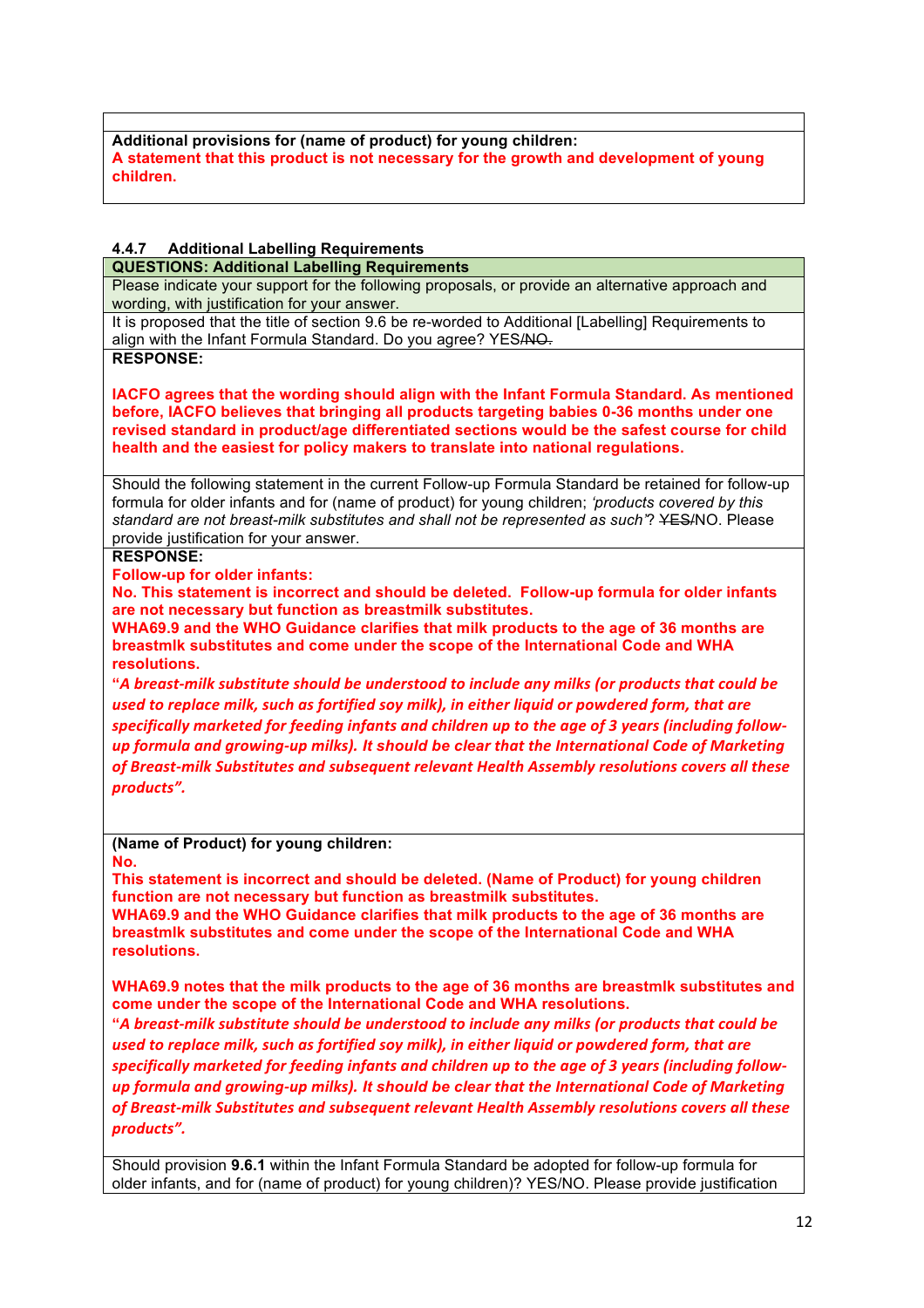for your response and include any modified text if considered necessary.

*9.6.1 Labels should not discourage breastfeeding. Each container label shall have a clear, conspicuous and easily readable message which includes the following points:*

*a) the words "important notice" or their equivalent;* 

*b) the statement "Breast milk is the best food for your baby" or a similar statement as to the superiority of breastfeeding or breast milk;* 

*c) a statement that the product should only be used on advice of a independent health worker as to the need for its use and the proper method of use.* 

## **RESPONSE:**

**Follow-up formula for older infants:**

**9.6.1** *Labels should not discourage breastfeeding. Each container label shall have a clear, conspicuous and easily readable message which includes the following points:*

**IACFO recommends the rewording as follows:** 

**a) WHO recommends exclusive breastfeeding for the first 6 months of life and sustained breastfeeding to two years or beyond with the introduction of safe and appropriate complementary foods commencing at 6 months of age.**

**b) Breastfeeding is the normal and healthy way to feed your baby.** 

**c) A warning that when your baby is not breastfed she will be sick more often.**

**d) A statement that the product should only be used on advice of an independent health worker as to the need for its use and the proper method of use.** 

**(Name of Product) for young children:**

**.6.1** *Labels should not discourage breastfeeding. Each container label shall have a clear, conspicuous and easily readable message which includes the following points:*

**IACFO recommends the rewording as follows:** 

**a) WHO recommends exclusive breastfeeding for the first 6 months of life and sustained breastfeeding to two years or beyond with the introduction of safe and appropriate complementary foods commencing at 6 months of age.**

**b) Breastfeeding is the normal and healthy way to feed your baby.** 

**c) A warning that when your baby is not breastfed she will be sick more often.**

**d) a statement that the product should only be used on advice of an independent health worker as to the need for its use and the proper method of use.** 

Should provision **9.6.2** within the Infant Formula Standard be adopted for follow-up formula for older infants, and for (name of product) for young children)? YESANO. Please provide justification for your response and include any modified text if considered necessary.

*9.6.2 The label shall have no pictures of infants and women nor any other picture or text which idealizes the use of infant formula.* 

### **RESPONSE: YES**

**Follow-up formula for older infants:**

**IACFO agrees with this important inclusion.**

**This statement is in conformity with Article 9 of the International Code of Marketing of Breastmilk Substitutes.**

**(Name of Product) for young children:**

**IACFO agrees with this important inclusion.**

**This statement is in conformity with Article 9 of the International Code of Marketing of Breastmilk Substitutes.**

Should provision **9.6.3** within the Infant Formula Standard be adopted for follow-up formula for older infants, and for (name of product) for young children)? YES/NO. Please provide justification for your response and include any modified text if considered necessary.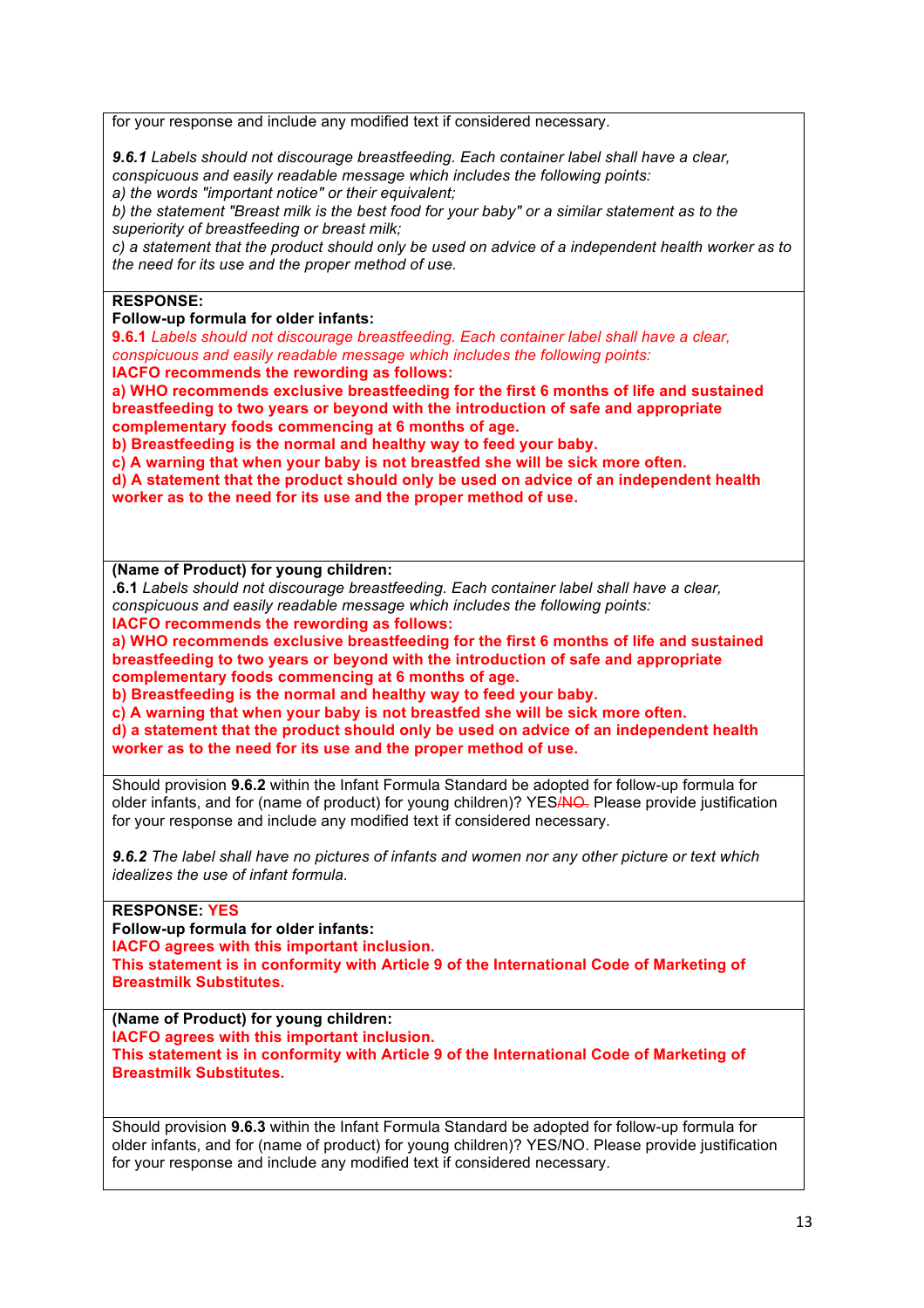*9.6.3 The terms "humanized", "maternalized" or other similar terms shall not be used.* 

**RESPONSE:**

**Follow-up formula for older infants:**

**IACFO agrees that these terms should not be used as this would imply that the product is similar to human milk. The use of these terms would be false and misleading. The prohibitions of these terms is in conformity with Article 9 of the International Code of Marketing of Breastmilk Substitutes.** 

#### **(Name of Product) for young children:**

**IACFO agrees that these terms should not be used as this would imply that the product is similar to human milk. The use of these terms would be false and misleading. The prohibitions of these terms is in conformity with Article 9 of the International Code of Marketing of Breastmilk Substitutes.** 

Whilst provision **9.6.4** within the Infant Formula Standard is relevant, particularly for follow-up formula for older infants, it its proposed that this be covered under section 9.5. It is therefore proposed that this requirement be removed from section 9.6. Do you agree? YES/NO.

*9.6.4 Information shall appear on the label to the effect that infants should receive complementary foods in addition to the formula, from an age that is appropriate for their specific growth and development needs, as advised by an independent health worker, and in any case from the age over six months.* 

### **RESPONSE:**

*Information shall appear on the label to the effect that infants should receive complementary foods in addition to the formula, from an age that is appropriate for their specific growth and development needs, as advised by an independent health worker, and in any case from the age over six months.*  **Since the above statement is ambiguous IACFO recommends the addition of the following to this statement:**

**WHO recommends exclusive breastfeeding for the first 6 months of life and sustained breastfeeding to two years or beyond with the introduction of safe and appropriate locally available complementary foods prepared and fed safely commencing at 6 months of age.**

It is proposed that a provision similar to that contained within section **9.6.5** of the Infant Formula Standard be adopted for both follow-up formula for older infants and (name of product) for young children to assist in meeting Recommendation 5 of the WHO Technical Guidance on ending the inappropriate promotion of foods for infants and young children relating to cross promotion. It is proposed that the following wording be adopted;

*Products shall be labelled in such a way as to avoid any risk of confusion between infant formula, follow-up formula [for older infants], [(name of product) for young children], and formula for special medical purposes.*

Do you agree with this approach and the proposed wording? YES/NO. If not, please provide an alternative approach and wording.

**RESPONSE:**

**IACFO proposes that the following be added to the above statement: To prevent confusion and needless and inappropriate use of these products cross branding must be forbidden and a clear distinction must be made between the labelling and presentation of these products. The appropriate ages must be clearly visible, the colours, type of products (powdered, concentrated or ready to serve) and logos and all other information on the labels must clearly differentiate these products.**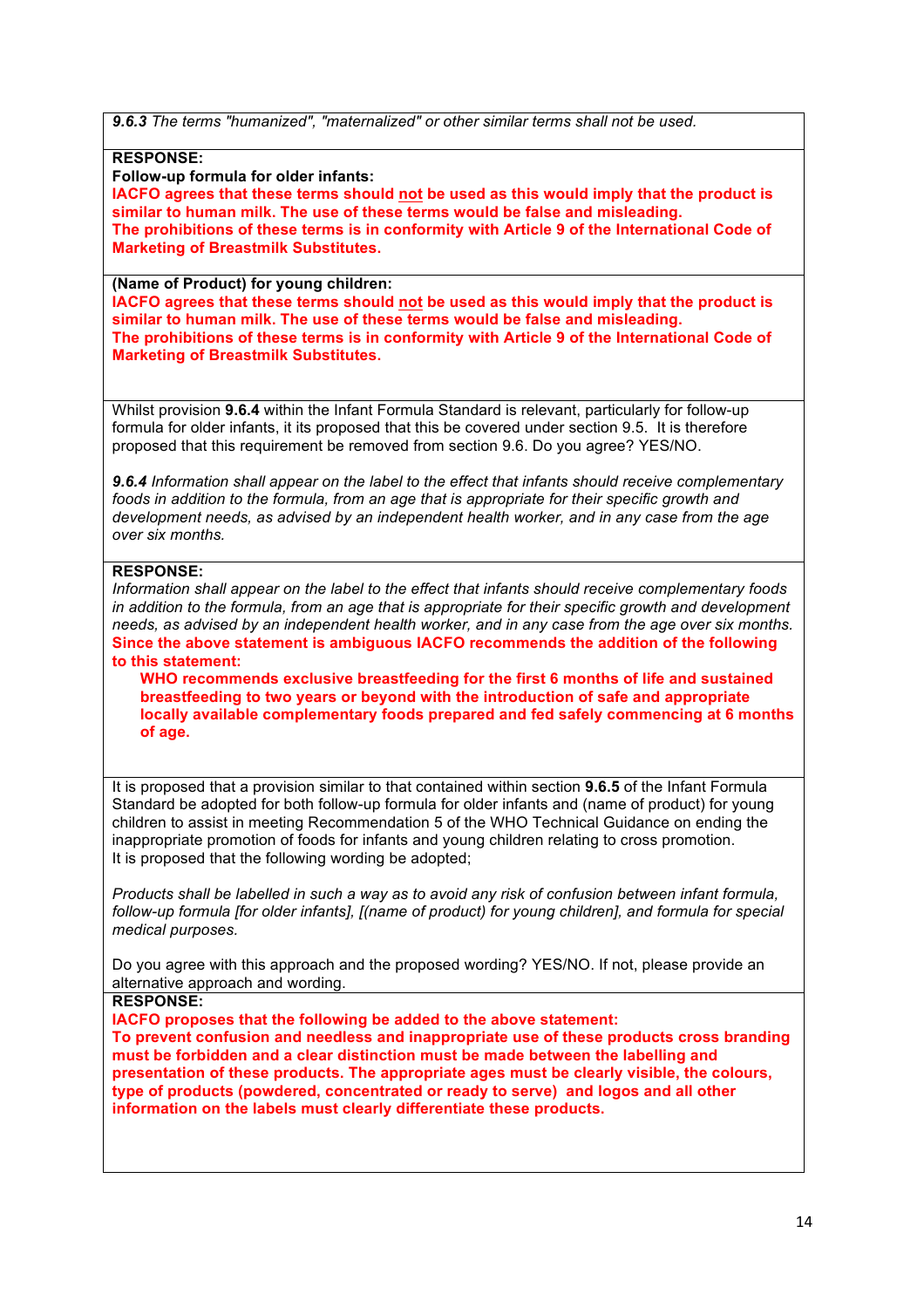## **5. DEFINITIONS**

### **5.1.1 Definition 2.1.1**

### **QUESTION: Definition of follow-up formula for older infants**

Please select a preferred definition for follow-up formula for older infants from those provided below, or provide a modified definition for consideration by the eWG.

#### Original proposal:

• *Follow-up formula for older infants means a product intended for use as the liquid part of the diet for older infants when complementary feeding is introduced.*

Proposals from Committee Members:

- *Follow-up formula for older infants means a product, [in liquid or powdered forms], intended for use [as a total or partial substitute for breast-milk given] as the liquid part of the diet for older infants when complementary feeding is introduced.*
- *Follow-up formula for older infants means a product intended for use as the liquid part of the diet for older infants when complementary feeding is introduced [a substitute for human milk in helping to meet the normal nutritional requirements of older infants]*
- *Follow-up formula for older infants means a product intended for use as the liquid part of the diet for older infants [as either a breast milk substitute or a replacement for infant formula] when complementary feeding is introduced.*
- *Follow-up formula for older infants means a product [specially manufactured] intended for use as the liquid part of the diet for older infants when [appropriate] complementary feeding is [progressively] introduced*
- *Follow-up formula for older infants means a product intended for use as the liquid part of the [a diversified] diet for older infants when complementary feeding is introduced*

### **RESPONSE:**

### **IACFO proposes the following definition:**

• *Follow-up formula for older infants means a product, [in liquid or powdered forms], intended for use [as a total or partial substitute for breastmilk, breastfeeding or infant formula] as the liquid part of the diet for older infants when complementary feeding is introduced.*

### **QUESTION: Definition of (Name of Product) for young children**

Please select a preferred definition for (name of product) for young children from those provided below, or provide a modified definition for consideration by the eWG.

Original proposal (note the options for the product name have been removed):

• *(Name of Product) for young children means a product intended for use as a liquid part of the progressively diversified diet when nutrient intakes may not be adequate to meet the nutritional requirements of young children.*

### Proposals from Committee Members:

- *(Name of Product) for young children means a product [specifically manufactured] intended for use as a liquid part of the progressively diversified diet [in order to contribute to the nutritional needs of young children] when nutrient intakes may not be adequate to meet the nutritional requirements. of young children.*
- *(Name of Product) for young children means a product intended for use as a [substitute for breast-milk in helping to meet the normal nutritional requirements of young children as a] liquid part of the progressively diversified diet. when nutrient intakes may not be adequate to meet the nutritional requirements of young children.*
- *(Name of Product) for young children means a product intended for use as a liquid part of the progressively diversified diet when nutrient intakes may not be adequate to*